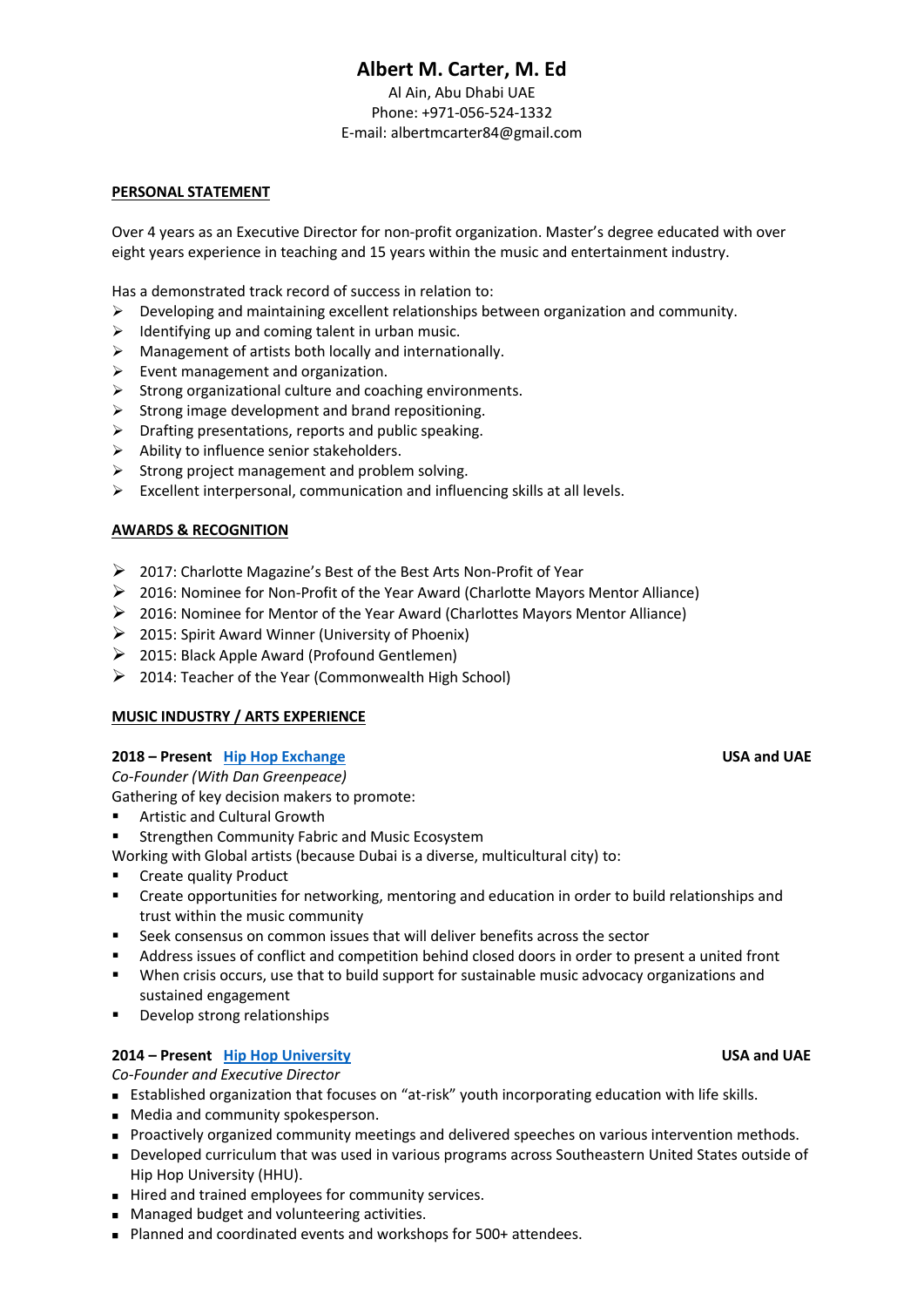- Collaborated with other non-profits, schools and government agencies.
- Taught Doctorial level students how to incorporate life skills into education through the arts.
- Developed and disseminated free online magazine for "at-risk" youth (Hip Hop University Magazine).

# **2004 – Date Freelance Talent Development/Scout USA and UAE**

- 2015: Malik Yusef (GOOD Music) **Event Organization for Poetry Tour**
- <sup>◼</sup> 2014 2016: Deniro Farrar (Warner Brother/Vice) **Manager/Consulting**
- 
- 2012 2014: Quent Young **Manager**
- 2011 2013: Joe Sig **Manager**
- 2007 Present: Dutch (From Major Figgas) **Manager/Consulting**
- 2004 Present: Dapper Doe **Manager/Consulting**
- 2005 2007: Quilly (Philadelphia) **Manager**

### **EDUCATION**

# **2009 - 2011 Chestnut Hill College Philadelphia, PA, USA**

Master of Education in Secondary Education with Certification in Special Education and Mathematics. Cumulative GPA: 3.67 (Top 15%)

### **2006 – 2009 University of Phoenix Philadelphia, PA, USA**

Bachelor of Science in Business Management Cumulative GPA: 3.26

#### **PROFESSIONAL SKILLS**

- $\triangleright$  Able to provide ongoing support and guidance for staff members
- $\triangleright$  Creating and keeping deadlines
- $\triangleright$  Goal setting and meeting goals
- $\triangleright$  Team management
- ➢ Knowledge of MS Office- Excel, PowerPoint, Word
- $\triangleright$  Impressive communication and management skills
- $\triangleright$  Adept in strategic planning and budgeting
- $\triangleright$  Genuine interest in arts and culture
- $\triangleright$  Hands on experience with project management
- $\triangleright$  Experience in culturally diverse environments
- $\triangleright$  Ability to problem solve while under pressure
- $\triangleright$  Self-motivated with continual desire to learn and grow
- $\triangleright$  Attention to detail, thorough and consistent
- ➢ Creative thinker
- $\triangleright$  Published Author

#### **NEWS ARTICLES/FEATURED PUBLICATIONS/MEDIA COVERAGE**

- ➢ Featured on Fox News (Feb.20, 201[6 http://www.fox46charlotte.com/good-day/94317164-video](http://www.fox46charlotte.com/good-day/94317164-video) )
- ➢ Featured on Fox News (Nov. 19, 2015 [http://www.fox46charlotte.com/news/local-news/charlottes](http://www.fox46charlotte.com/news/local-news/charlottes-hip-hop-university-teaches-more-than-music)[hip-hop-university-teaches-more-than-music](http://www.fox46charlotte.com/news/local-news/charlottes-hip-hop-university-teaches-more-than-music) )
- ➢ Featured on Fox News (July 23, 201[6 http://www.fox46charlotte.com/good-day/179894330-video](http://www.fox46charlotte.com/good-day/179894330-video) )
- ➢ Featured on WBTV (January 26, 201[6 http://www.wbtv.com/story/31053251/estimated-thousands](http://www.wbtv.com/story/31053251/estimated-thousands-of-cms-students-have-no-internet-service-at-home/)[of-cms-students-have-no-internet-service-at-home/](http://www.wbtv.com/story/31053251/estimated-thousands-of-cms-students-have-no-internet-service-at-home/) )
- ➢ Featured on WSOCTV (July 24, 201[4 https://www.wsoctv.com/news/family-focus-course-fuses-hip](https://www.wsoctv.com/news/family-focus-course-fuses-hip-hop-traditional-curr/113266850)[hop-traditional-curr/113266850](https://www.wsoctv.com/news/family-focus-course-fuses-hip-hop-traditional-curr/113266850) )
- ➢ Featured on WSOCTV (May 19, 2016 [http://www.wbtv.com/story/32017609/continuation-of](http://www.wbtv.com/story/32017609/continuation-of-troubled-schools-in-cms/)[troubled-schools-in-cms/](http://www.wbtv.com/story/32017609/continuation-of-troubled-schools-in-cms/) )
- ➢ Featured on WSOCTV (September 9, 2015 [https://www.wsoctv.com/news/local/police-meet](https://www.wsoctv.com/news/local/police-meet-community-following-violent-weekend/26978706)[community-following-violent-weekend/26978706](https://www.wsoctv.com/news/local/police-meet-community-following-violent-weekend/26978706) )

<sup>◼</sup> 2015 – 2016: DaBaby **Organized Community Appearances**